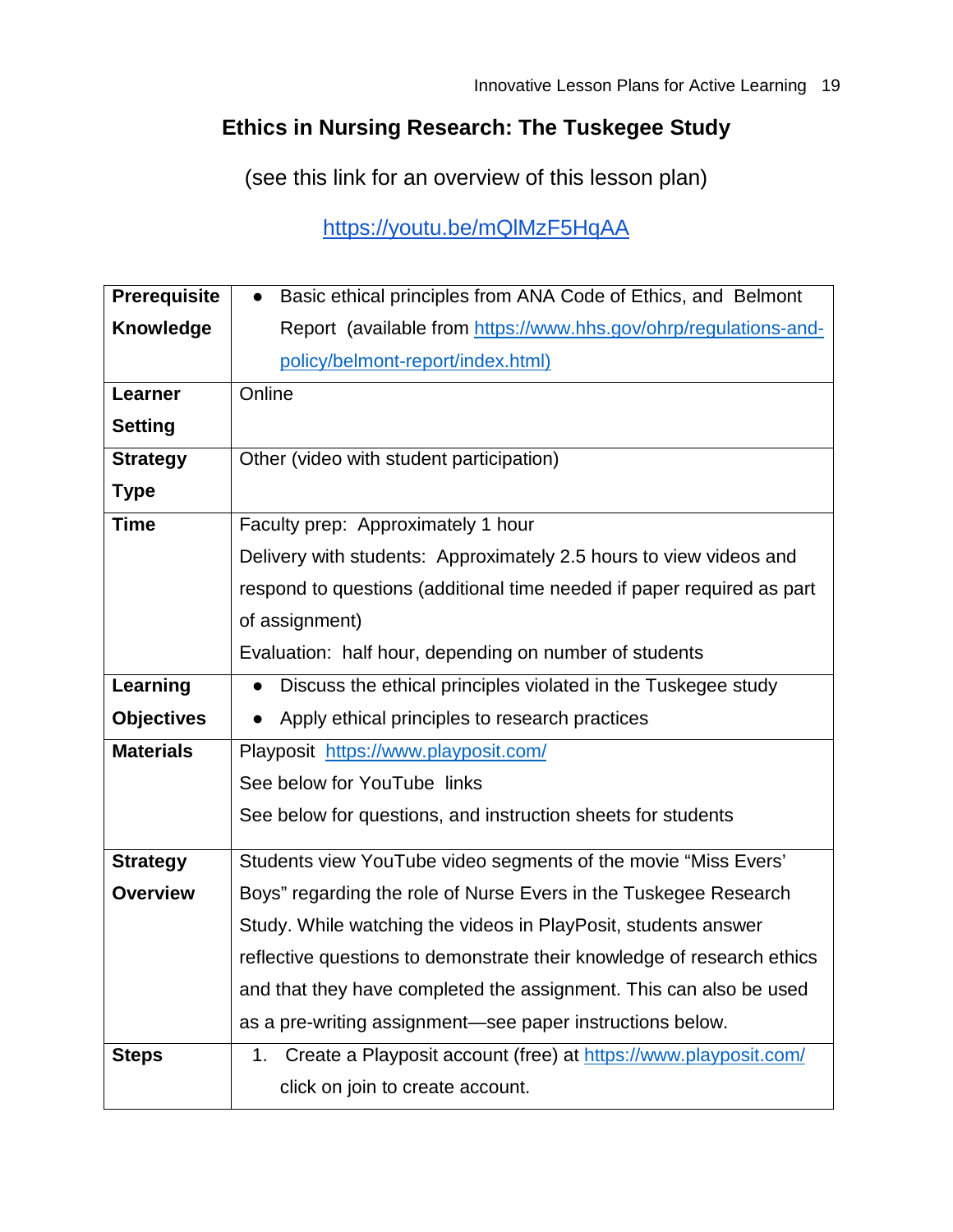- 2. Click on Create, then class.
- 3. Name your class, then click create.
- 4. Click on "new", then "bulb" (bulb is the term Playposit uses for the video with embedded questions).
- 5. Enter URL for first video, then click "add".
- 6. Follow the instructions to add the questions listed below for each video by clicking on the menu square, then add question by selecting type of question, then adding text for that question. Make sure you click on save to save each question.
- 7. When done, click on "settings" (gear) then click save/done. The bulb will then appear in your list.
- 8. To move bulb to your class, click on the link for the bulb in Playposit, then monitor, then assign to a class. Select the due date for the bulb, then save, then the second save.
- 9. Import bulb into your learning management system (LMS), by clicking on the "share" icon to the right of the bulb. Make sure that you do NOT select "do not require viewers to authenticate" and "share ungraded". Leaving both of these unchecked will require students to enter their names at the start of the video, and allows their answers to be saved and graded.
- 10.Consult with your instructional designer for their preference to share the bulbs in your LMS. Sharing the URL tends to be more universal, but depending on the LMS, it may play better with the embed code.
- 11.You may want to create a practice Playposit to demonstrate to the students how this works. For example, I found a YouTube video of my school's marching band playing at a football game. Within the first minute of the video, I inserted the question "what instrument would you like to play if you were in a marching band?" I leave it as a free response. Once this Playposit bulb is created, I load it into the course so students can see how it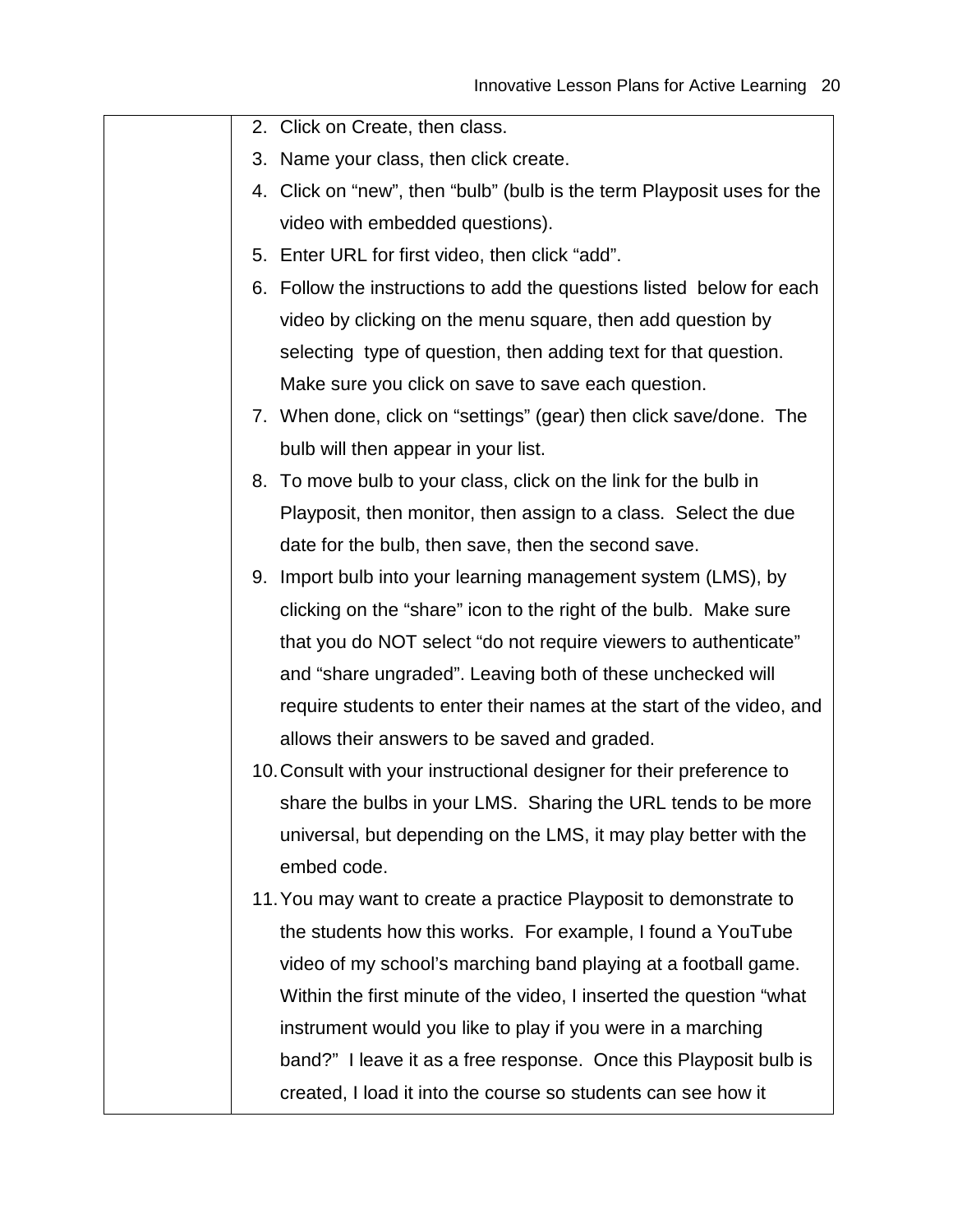|                   | appears in the LMS, how to access it, how to enter their name,        |  |  |  |  |
|-------------------|-----------------------------------------------------------------------|--|--|--|--|
|                   | answer a question, and then proceed with watching the video.          |  |  |  |  |
| <b>Evaluation</b> | Other: low to medium stakes depending on if used as a stand alone     |  |  |  |  |
|                   | assignment or a pre-writing activity. Review student responses by     |  |  |  |  |
|                   | clicking on your class, then the bulb, then "monitor", then selecting |  |  |  |  |
|                   | bulb. Scroll down to see the students' responses.                     |  |  |  |  |
|                   | If you chose to have the students write a paper, the instructions and |  |  |  |  |
|                   | grading rubric follow the list of questions below.                    |  |  |  |  |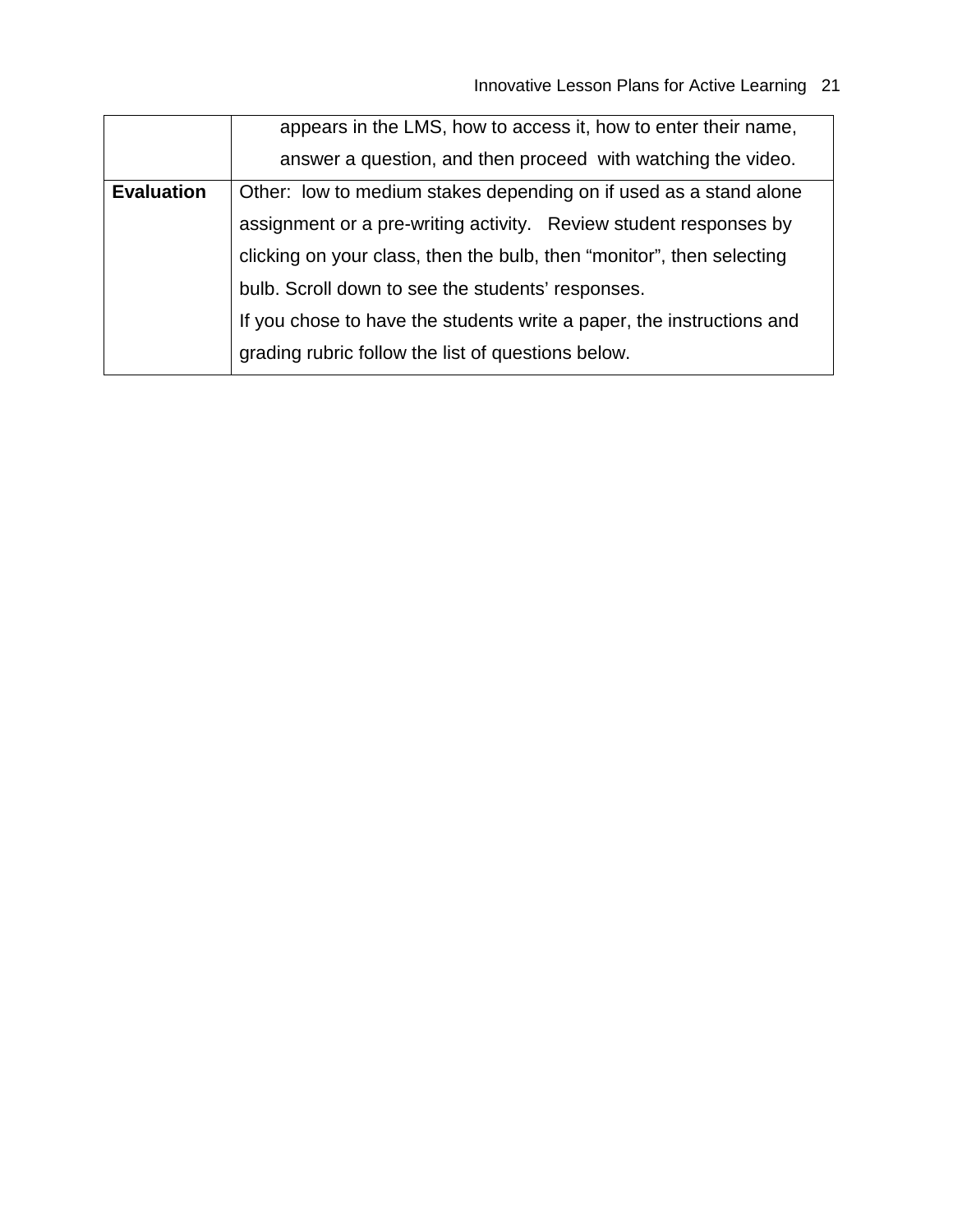Ethics in Nursing Research: YouTube links to videos for use in Playposit

| Video 1 | https://www.youtube.com/watch?v=9ymd0P1sCBQ&index=1&list=PL310B    |
|---------|--------------------------------------------------------------------|
|         | 8233BA1947FA                                                       |
| Video 2 | https://www.youtube.com/watch?v=foP7wTJZb0l&index=2&list=PL310B82  |
|         | 33BA1947FA                                                         |
| Video 3 | https://www.youtube.com/watch?v=6ogSvwNf5LY&index=3&list=PL310B8   |
|         | 233BA1947FA                                                        |
| Video 4 | https://www.youtube.com/watch?v=W7NuAXsOTkQ&list=PL310B8233BA1     |
|         | 947FA&index=4                                                      |
| Video 5 | https://www.youtube.com/watch?v=KaokmKeGKJE&list=PL310B8233BA1     |
|         | 947FA&index=5                                                      |
| Video 6 | https://www.youtube.com/watch?v=7KjbxqJtZl4&index=6&list=PL310B823 |
|         | <b>3BA1947FA</b>                                                   |
| Video 7 | https://www.youtube.com/watch?v=kCXZFYkSWel&list=PL310B8233BA19    |
|         | 47FA&index=7                                                       |
| Video 8 | https://www.youtube.com/watch?v=NVgaaiMwCbc&list=PL310B8233BA19    |
|         | 47FA&index=8                                                       |
| Video 9 | https://www.youtube.com/watch?v=Lx5-                               |
|         | UztAIJs&list=PL310B8233BA1947FA&index=9                            |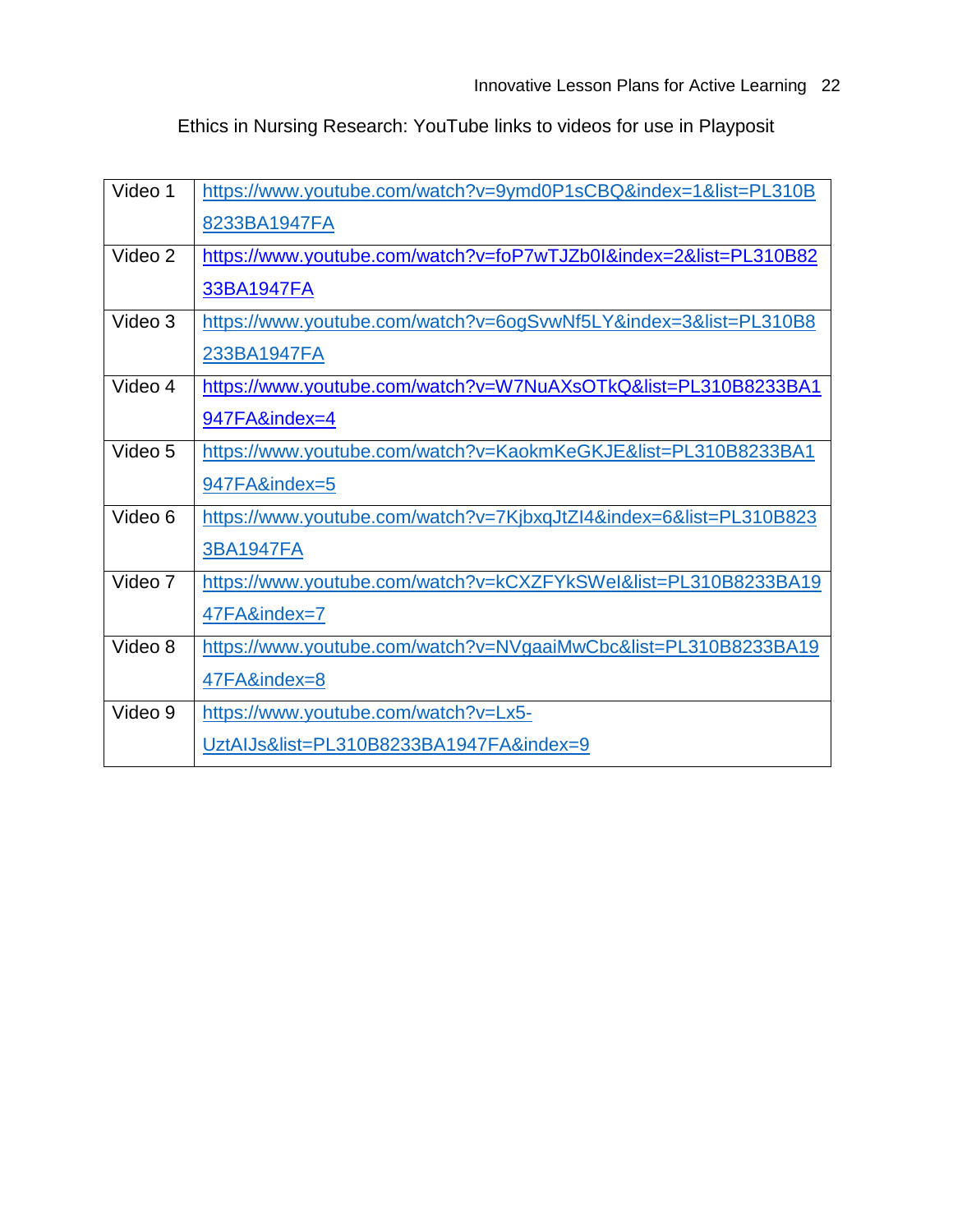Ethics in Nursing Research: Questions to load into YouTube videos

(approximate time location in video given after each question. All questions are free response unless otherwise noted)

| Video 1 | What was the attitude towards trying something new to solve a medical<br>problem? (7:48)                                                                                                                                                                      |
|---------|---------------------------------------------------------------------------------------------------------------------------------------------------------------------------------------------------------------------------------------------------------------|
| Video 2 | What elements of the Belmont report are missing at this point of the<br>video? (9:58)                                                                                                                                                                         |
| Video 3 | How does this meet the criteria for informed consent? (1:17)<br>What ethical principle did Miss Evers just violate? (8:22)                                                                                                                                    |
| Video 4 | What ethical principle is in play here? (6:55)<br>Do you think a study comparing two different groups is ethical? Why or<br>why not? (12:56)<br>Do the means (method) in the proposed study justify the end results or<br>potential knowledge gained? (14:14) |
| Video 5 | No question. Students needed to report opinion of video as a rank out<br>of 5.                                                                                                                                                                                |
| Video 6 | What do you think about what the doctor and Miss Evers told Willie<br>about the procedure? (5:58)<br>What ethical principle is involved with Miss Ever's not telling the<br>subjects in the study what was really happening? (12:13)                          |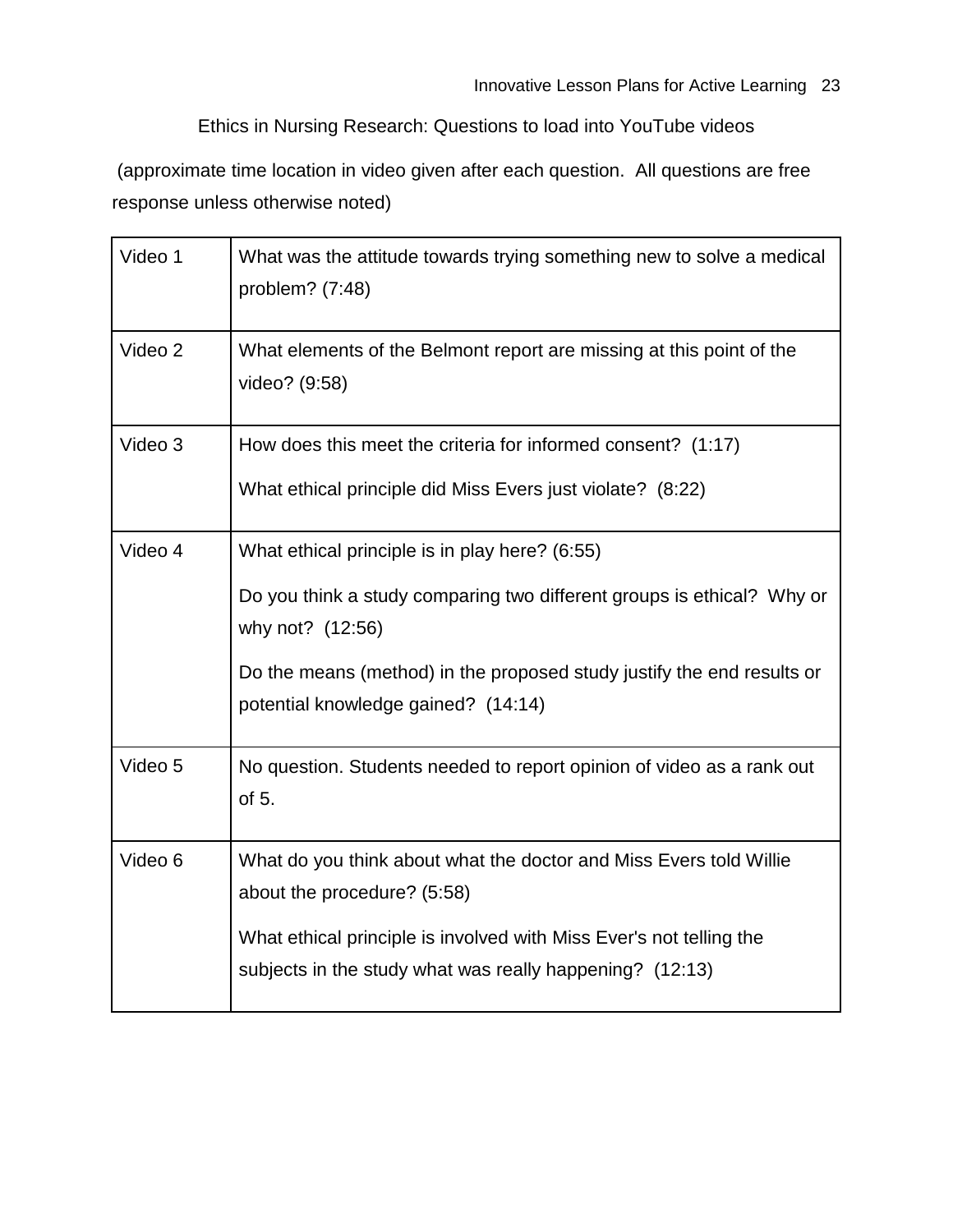| Video 7 | What do you think about the statement 'Science is a hard<br>taskmaster'? Was it ethical to withhold treatment that posed a risk?<br>(4:56)<br>Is the risk benefit ratio appropriate to continue with the study? Why or<br>why not? $(8:49)$         |
|---------|-----------------------------------------------------------------------------------------------------------------------------------------------------------------------------------------------------------------------------------------------------|
| Video 8 | Research subjects can get compensated for participating in a study--<br>was the \$10 appropriate? Why or why not? $(1:39)$<br>Why did Nurse Evers warn of the possible side effects of<br>penicillin? What ethical principle did she follow? (7:03) |
| Video 9 | What do you think of Miss Ever's response: Doctors know best? (4:38)<br>Do you think Miss Ever's was doing what a nurse should do in a<br>research study? Is giving it your all enough or the right thing to do?<br>(9:10)                          |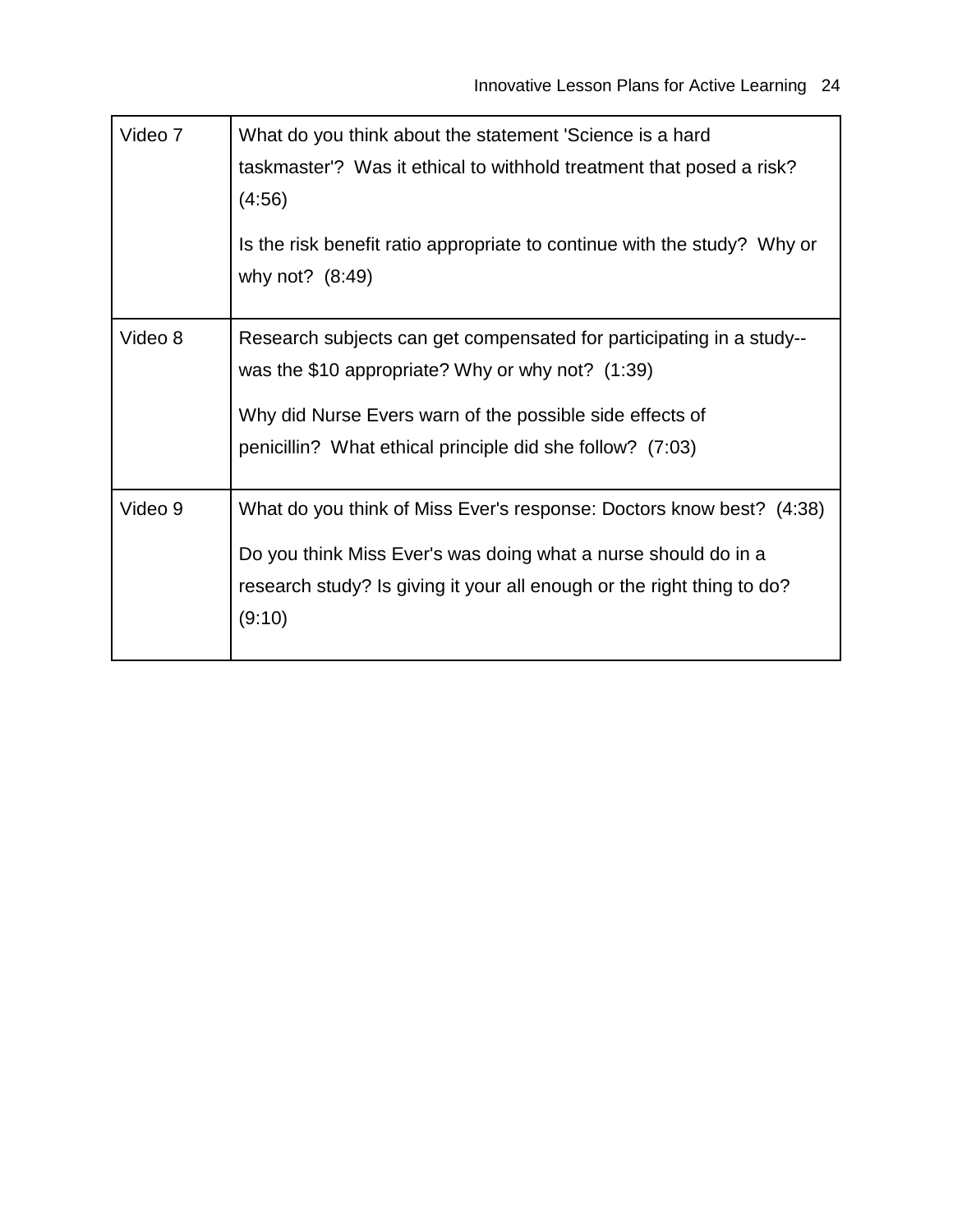Ethics in Nursing Research: Instructions for viewing videos using Playposit

- 1. Firefox seems to work better than Chrome as the platform to view videos in Playposit.
- 2. Click on the link available in (location of Playposit in LMS)
- 3. Watch the video (click on the play icon). Make sure you enter your real name so you get credit for watching the videos. Enter text responses when prompted. Responses don't need to be lengthy, just a sentence or two will do. But they do need to be appropriate to the topic and video.
- 4. Once you have entered your text, click on "submit", then "continue"
- 5. Watch the remainder of the video, answering questions when prompted (videos have 1-3 questions per video). You must watch all of the video for your answers to show up and receive credit.
- 6. Click on "finish" when you are done with the video.
- 7. To review and save your answers, go to the "review" area on the upper left of the screen.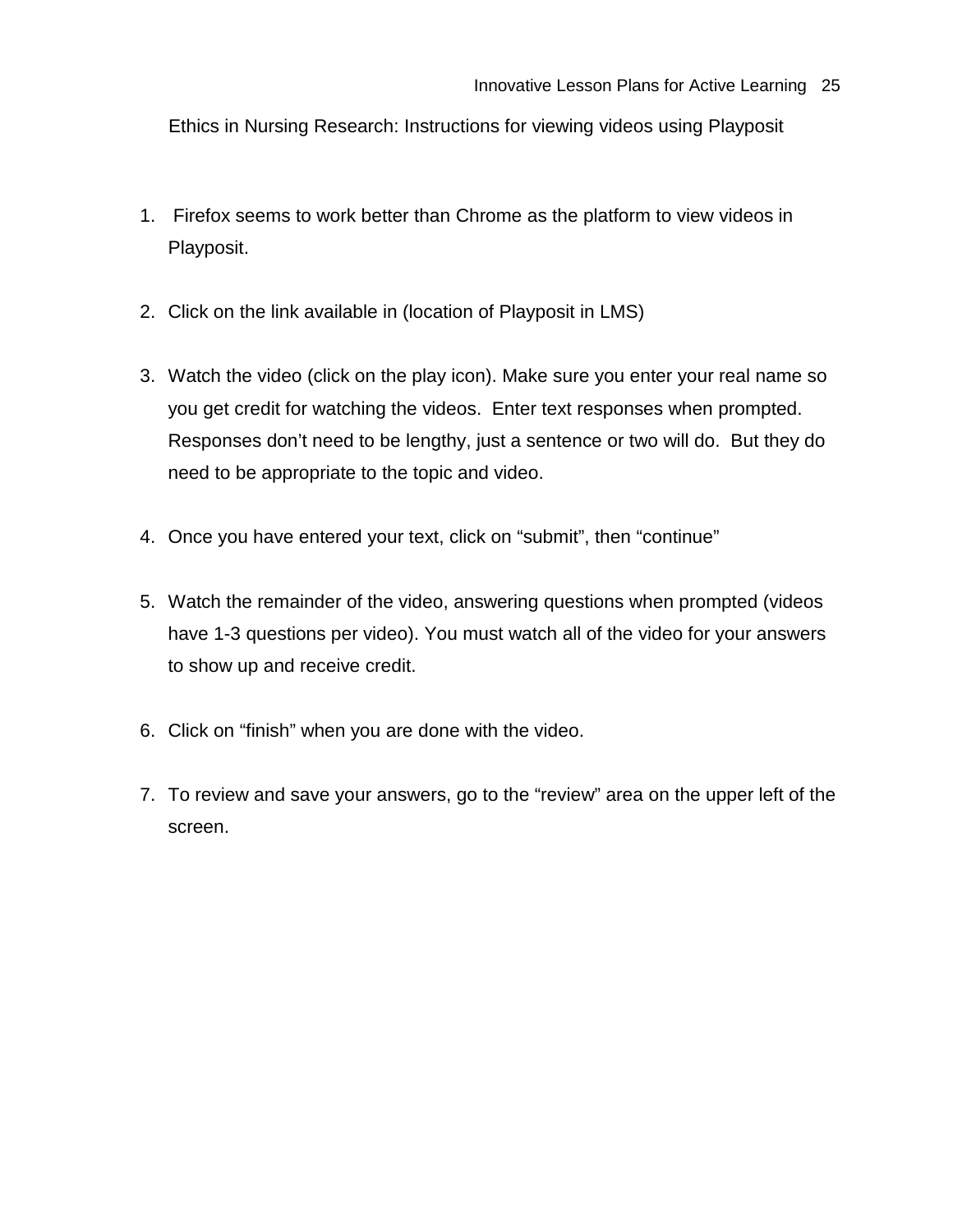Ethics in Nursing Research: Short Paper Instructions

- 1. Read Belmont Report (tell students where this link is located in your course) and assigned chapter in your text.
- 2. Watch Ms. Ever's Boys (where found in LMS) —all 9 links). As you are watching the videos, provide short answers to the prompts. These short answers will help you write your paper (pre-writing). See instructions for using Playposit in (location in LMS)
- 3. Write the short paper analyzing the ethical element of the Belmont Report you thought was the most violated (select only one element to focus on, you do not have to do all of the elements violated). The paper should include the following sections: Introduction, Ethical Analysis and Conclusion
	- a. Make sure you include a purpose statement in the introduction, stating the focus of your analysis (specifically state: The purpose of this paper is……)
	- b. Support your ethical analysis with appropriate citations and/or quotations. You can use your text or the Belmont Report.
	- *c.* The conclusion should include steps *you as a nurse can take to prevent this particular ethical breach in future studies with justification.*
	- d. Follow APA formatting rules when writing the paper, which includes proper formatting of the title page, body of the paper, headings, and reference page.
	- e. The paper should be written at a college level, including proper sentence and paragraph structure, spelling, grammar and clarity in expression of thought. You may use first person in the concluding paragraph only.
	- f. Submit the paper to Safe Assign to check for plagiarism. Submit a copy of the Safe Assign report to the drop box in Bb at least 24 hours before the paper is due. Failure to submit the Safe Assign report will result in a penalty grade of 73%.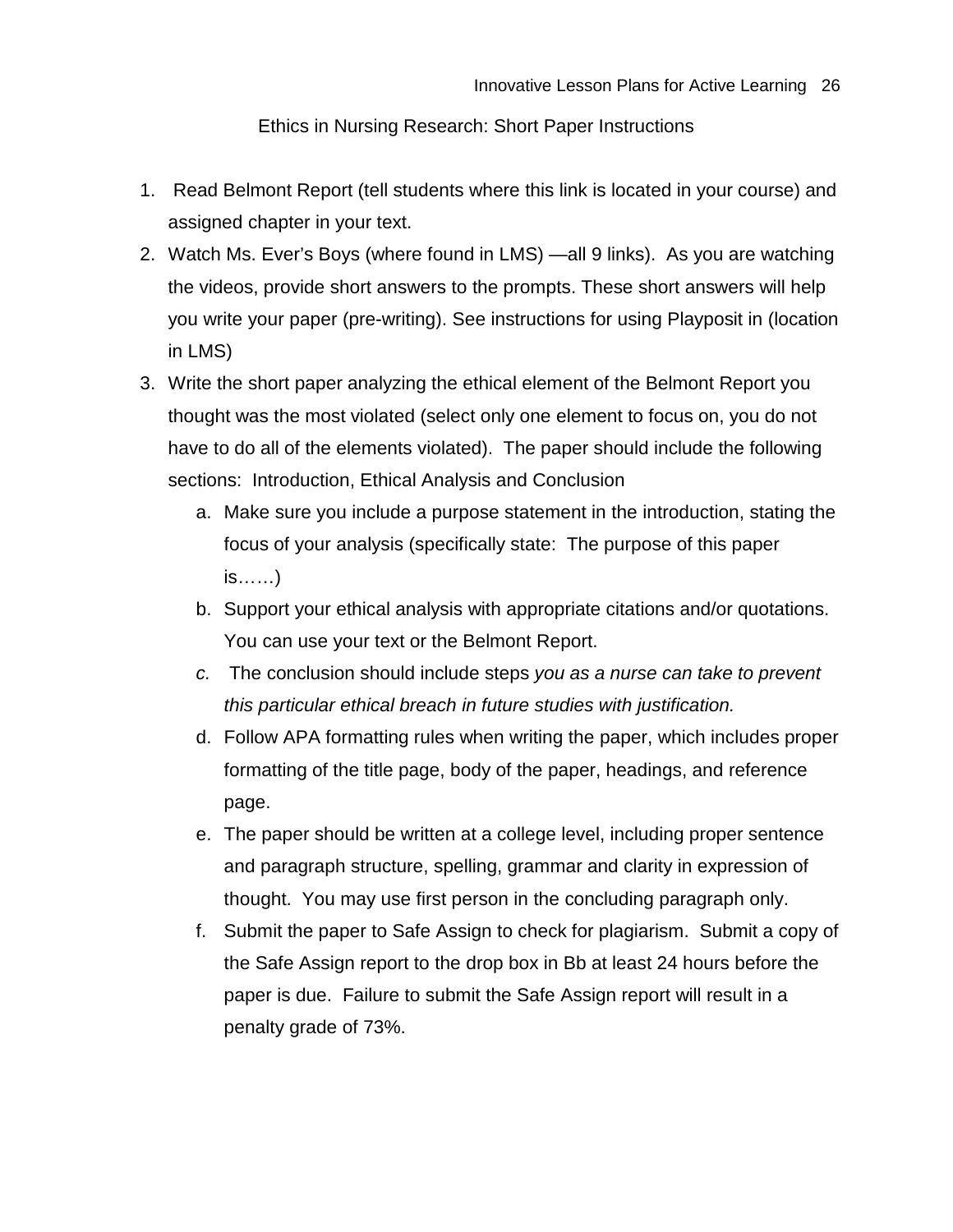- g. The body of the paper should be no more than 3 pages in length. I will stop reading and grading after three pages. The three page limit does not include the title or reference page.
- 4. Submit your paper by the due date and time electronically (tell students where to submit the paper in your LMS) Submit the rubric *with your name on it* as a separate attachment via Bb to the same drop box. (minus 2 points if no rubric attached)
- 5. Consult the rubric posted for further grading criteria.
- 6. If you anticipate difficulties with the mechanics of writing or APA, start early and utilize the Writing Center or Knowledge Market. I will not read proofs of papers. You may utilize peer review, but each student is responsible for their own work.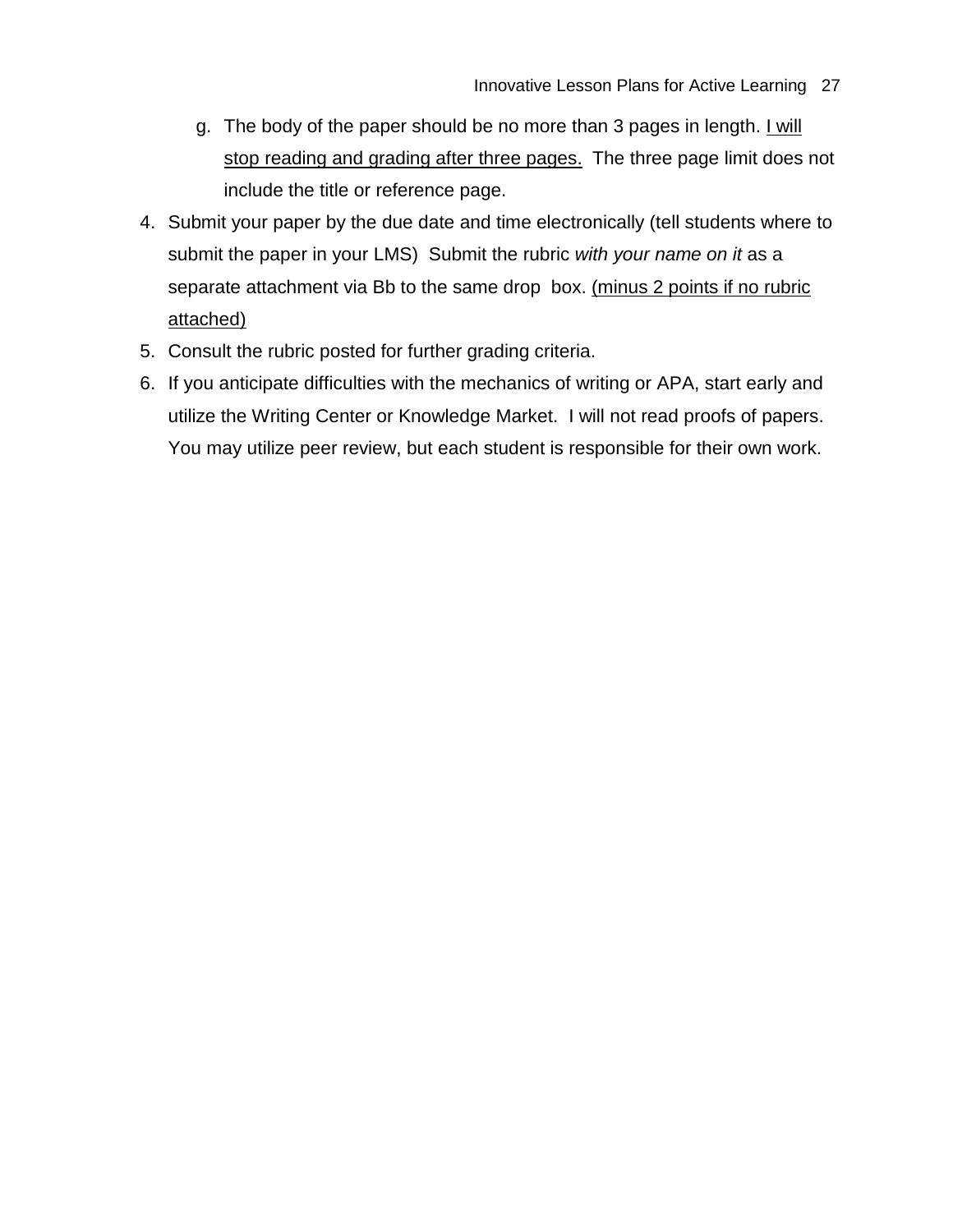| <b>Points</b> | <b>Excellent</b>          | <b>Above Average</b>     | Average                   | <b>Below Average</b>    |
|---------------|---------------------------|--------------------------|---------------------------|-------------------------|
| earned        |                           |                          |                           |                         |
|               | Introduction:             | Introduction:            | Introduction:             | Introduction:           |
|               | <b>Content introduced</b> | Content                  | <b>Content introduced</b> | Content vaguely         |
|               | with enough               | introduced with          | with some                 | introduced with         |
|               | background to             | most of necessary        | background but            | little or no            |
|               | inform the reader of      | background to            | reader is left with       | background.             |
|               | what is to follow in      | inform the reader        | questions                 | Purpose                 |
|               | paper. Purpose            | of what is to follow     | regarding topic of        | statement is            |
|               | statement is clearly      | in paper. Purpose        | paper. Purpose            | included but not        |
|               | written at end of         | statement is             | statement is              | clear, or not           |
|               | introduction              | clearly written at       | included but not          | included                |
|               | $(10 \text{ points})$     | end of introduction      | clearly stated.           | (7 points)              |
|               |                           | (9 points)               | (8 points)                |                         |
|               | <b>Ethical Analysis</b>   | <b>Ethical Analysis</b>  | <b>Ethical Analysis</b>   | <b>Ethical Analysis</b> |
|               | <b>Ethical principle</b>  | <b>Ethical principle</b> | <b>Ethical principle</b>  | Ethical principle       |
|               | appropriately used        | appropriately used       | used and                  | identified but little   |
|               | and discussed in          | and discussed in         | discussed in              | correlation to          |
|               | relationship to           | relationship to          | relationship to           | assigned video.         |
|               | assigned video.           | assigned video.          | assigned video but        | Lacking major           |
|               | Includes appropriate      | Includes some            | not always                | principles relating     |
|               | principles from text      | principles from          | appropriate.              | to purpose              |
|               | and from Belmont          | text and from            | Includes some             | statement               |
|               | Report relating to        | <b>Belmont Report</b>    | principles from text      | $(11-13$ points)        |
|               | purpose statement         | but not                  | and from Belmont          |                         |
|               | $(18-20$ points)          | comprehensive            | Report relating to        |                         |
|               |                           | $(16-17$ points)         | purpose statement         |                         |
|               |                           |                          | but not                   |                         |
|               |                           |                          | comprehensive             |                         |

## Ethics in Nursing Research: Rubric for Short Paper